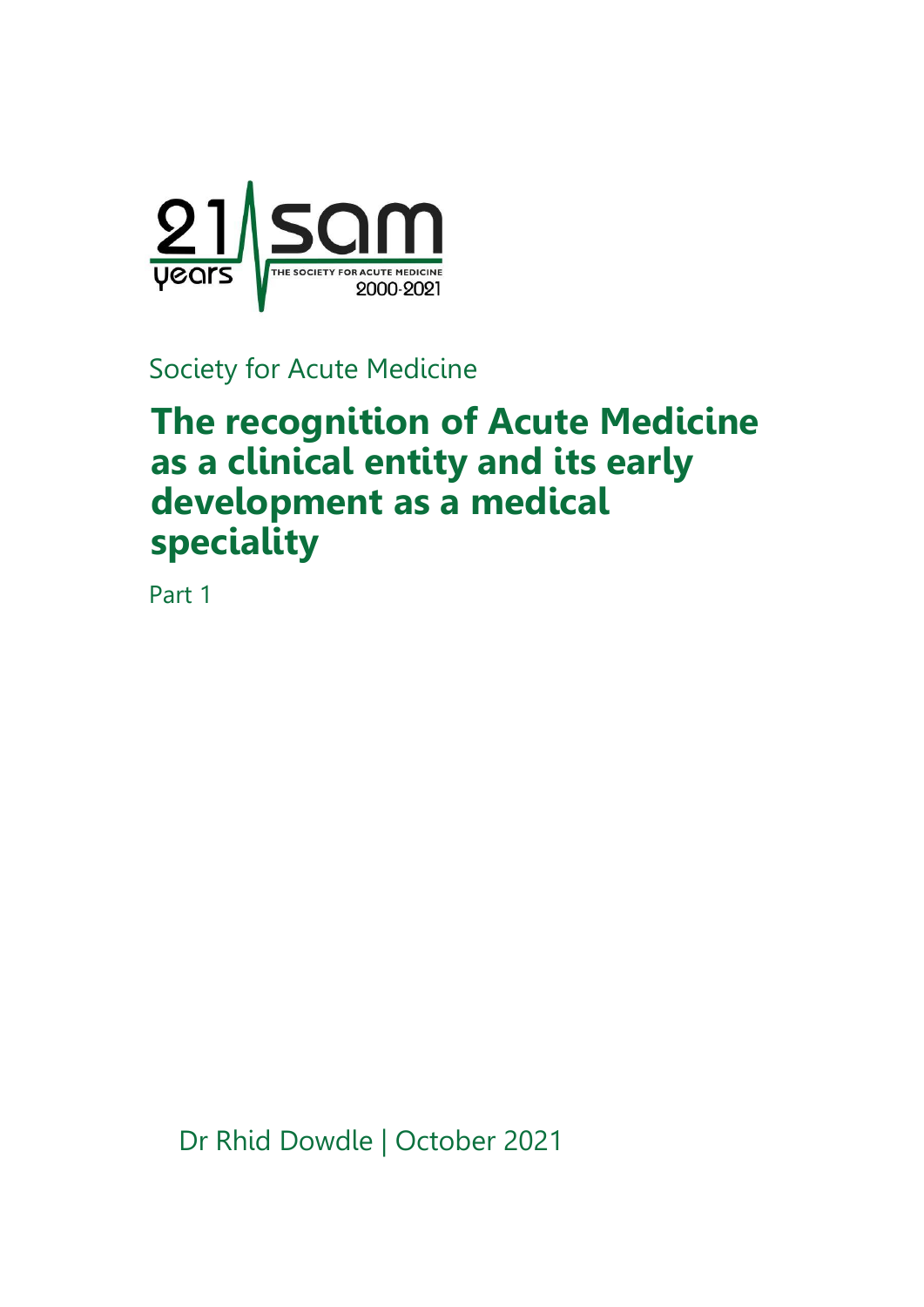## **The recognition of Acute Medicine as a clinical entity and its early development as a medical speciality** – Part 1

#### **Introduction**

This document is written from my viewpoint and recollections, with significant additional

input from:

- Prof Derek Bell OBE Professor of Acute Medicine, Chelsea and Westminster Hospital NHS Foundation Trust and Imperial College London
- Prof Paul Jenkins Emeritus Winthrop Professor of Acute Medicine, University of Western Australia, Perth, W.A. and Consultant Physician, Norfolk and Norwich University Hospital
- Dr Mike Jones Consultant Acute Physician, County Durham and Darlington NHS Foundation Trust, GIRFT National Clinical lead for Acute and General Medicine, Medical Director for Training and Development, Federation of Royal Colleges of Physicians JRCPTB
- Dr Chris Roseveare Consultant in acute and general medicine, Lymington New Forest Hospital, Southern Health NHS Foundation Trust, former editor of the Acute Medicine Journal from 2001 to 2017
- I am Dr Rhid Dowdle OBE Retired Consultant Physician and Cardiologist, Royal Glamorgan Hospital, Cwm Taf Morgannwg University Health Board, Archivist of the Society for Acute Medicine

We were all early enthusiasts in improving the care delivered to the acutely ill medical patient. Together we made up the medical membership of the first Committee of the Society for Acute Medicine (SAM)

### **Prologue**

Medicine has changed remarkably over the last 50 years. In the 1960s the vast majority of consultant physicians were involved in the care of acutely unwell medical patients, who were admitted to their wards on the acute medical intake. Consultant physicians specialising in single system disorders and not involved in acute patient care were a clear minority, almost entirely confined to teaching hospitals and a small number of specialist hospitals.

Consultants at that time did indeed mainly consult. The majority of day-to-day care was provided by junior doctors in training – House Officers – supervised by more advanced trainees, the Medical Registrars, who might provide cover for more than one hospital at any one time, even for the medical intake. Similarly, many consultants also had patients in more than one hospital.

It was unusual for consultant physicians to visit their wards every day, and some might only be present for the twice weekly consultant ward rounds. Contacting a consultant out-ofhours occurred rarely, even when on intake, and the medical registrar made the vast majority of decisions on day-to-day patient management.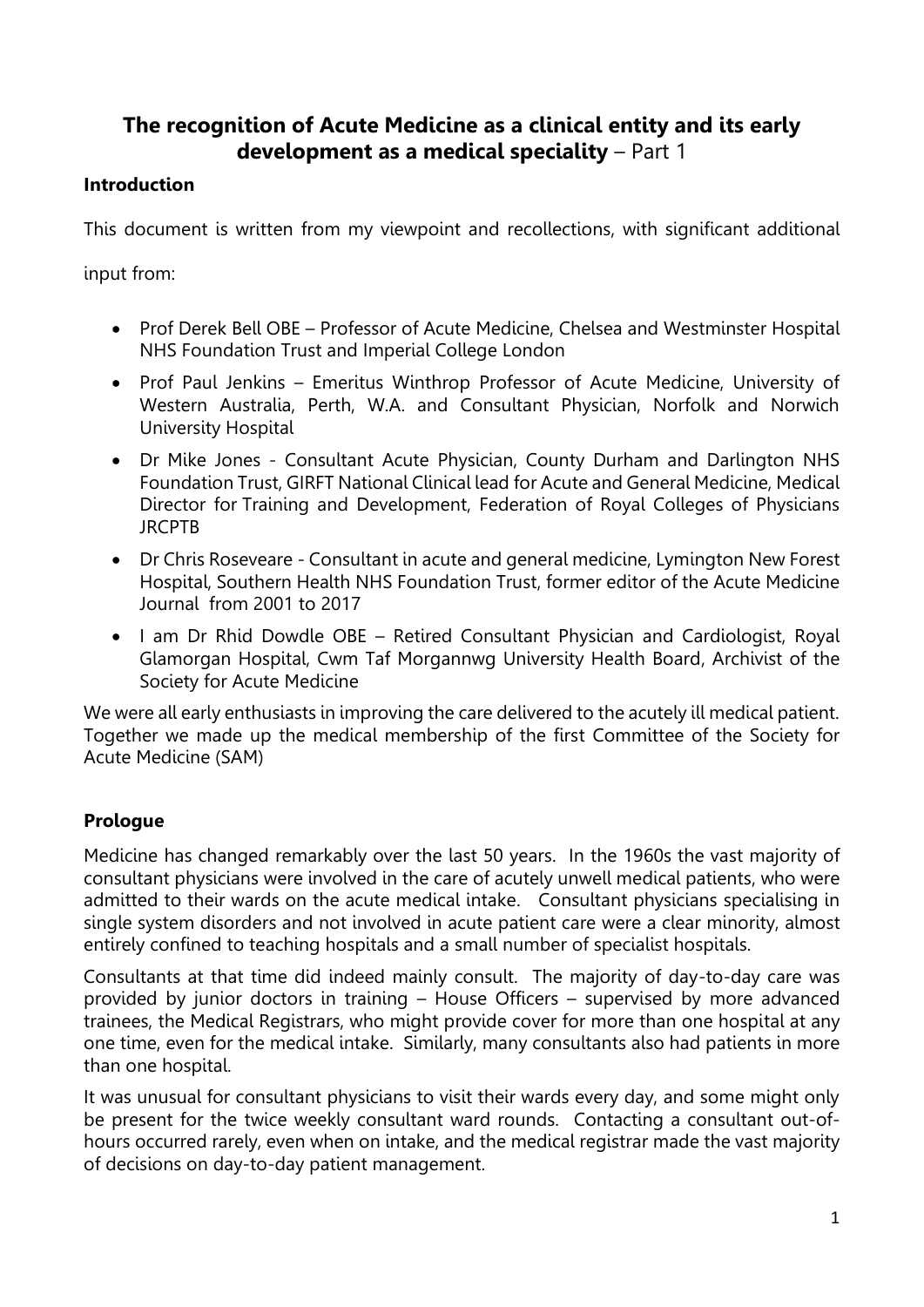It is therefore striking to consider in retrospect how little the medical consultants, the most experienced medical clinicians, were involved in direct care of acutely unwell patients. Indeed, several days might pass before an acutely admitted patient was seen by their consultant.

Problems in accommodating acute medical admissions were substantially less in the 1960's, though there were always episodes when the system was stressed by pressure on beds and there was much variability from place to place. The numbers of hospital beds available were very different then. In 1974 the total number of NHS beds in England was around 400,000, by 1988 it had fallen to 299,400 and it fell a further 53% to 141,000 in 2020.

So much for the good old days.

#### **Evolution**

With the passage of time changes gradually occurred in acute medicine, usually as a response to changing circumstances and seldom due to considered planning. The first change was the inexorable increase in the number of medical admissions. In Scotland, emergency admissions increased by 45% between 1981 and 1994 and there was a similar, 42% increase in England between 2006 and 2018. The reasons for this were, and still are, multifactorial, including increasing patient demand for medical care, which was often entirely justified, and increasing discomfiture in primary care in managing acutely unwell patients at home. This in turn may well have been influenced by awareness of the technical improvements in care available in hospital and the increasing publicity given to adverse events in patient care everywhere.

The increasing numbers of admissions produced a series of changes in hospital medical practice. In earlier days it had been usual for medical consultants to have all their patients on a single ward. This worked well for patient care as all those involved were familiar with that team's policies. Members of both the nursing and medical teams became well acquainted personally and were well aware of each other's strengths and weaknesses.

A consultant was therefore used to having designated medical beds, available for their own patients. These beds would have been sufficient to accommodate the patients admitted during that consultant's medical intake, with internal bed management by the relevant medical team ensuring vacant beds before expected periods of intake. As admission numbers increased, this formal bed holding became inadequate, and patients admitted on the acute intake spilled over into the beds designated to other consultants. Often this did not go down well with cries of "Get your patient out of my bed!" being not uncommon.

Once the inflow of patients had increased to the point where some admissions had to be accommodated on wards outside the admitting consultant's domain, familiarity with both that team's policies and staff declined, a situation obviously not conducive to best patient care. It also meant that the admitting team were now working in more than one location and time was spent in corridors that could have been better spent at patients' bedsides. Additionally, the admitting team found themselves increasingly engaged in often difficult discussions regarding the placement of patients in beds allocated to other consultants.

If the overflow of acute admissions remained within the beds allocated to the Department of Medicine, there was some comfort in knowing that the ward staff would have current knowledge of the care of medical patients and would be able to manage the new patients at least satisfactorily. However, when all available medical beds were occupied and acutely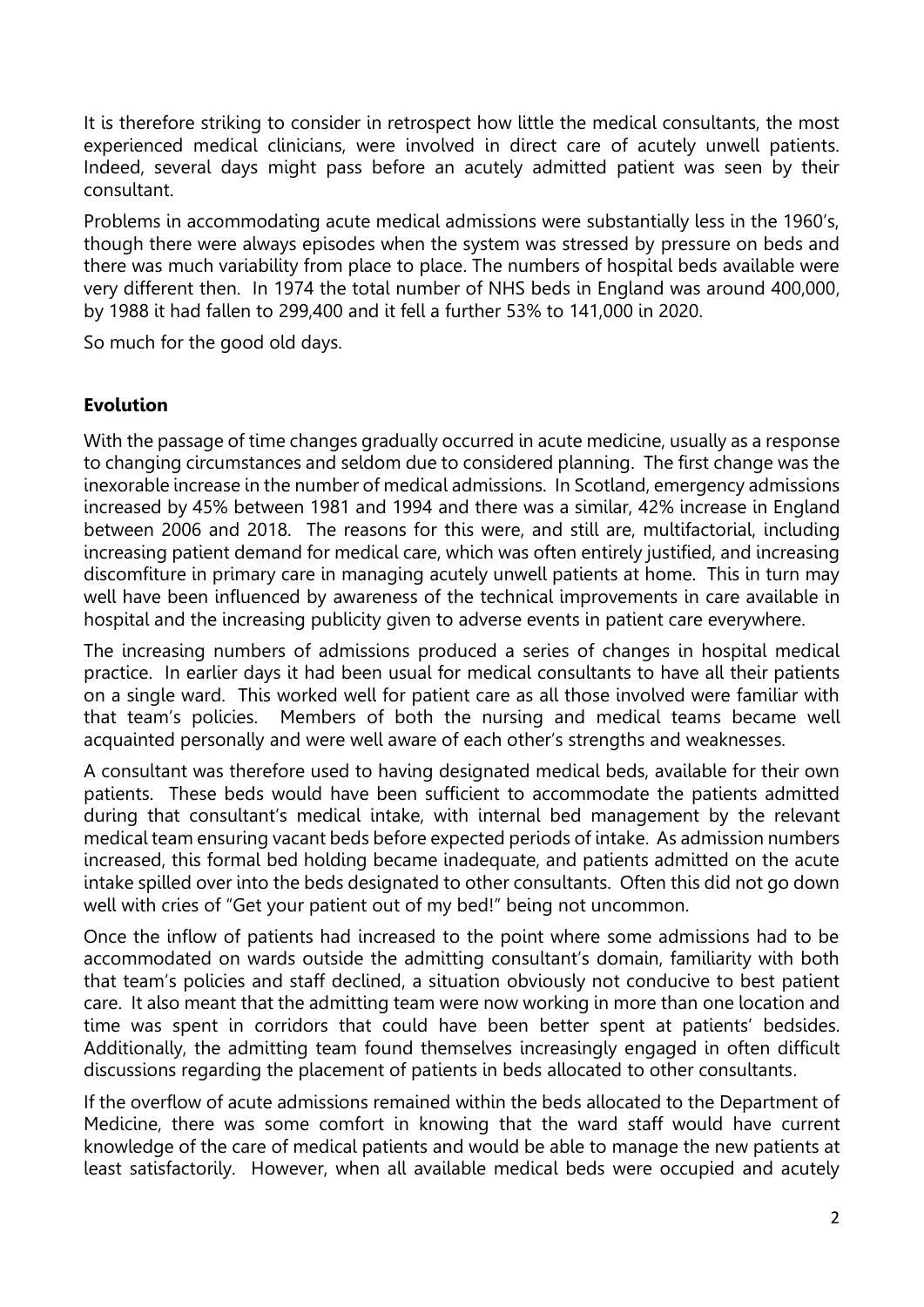unwell medical patients had to be sent to non-medical wards the situation deteriorated significantly, both in terms of direct patient care and in the increasing discomfort of the ward staff faced with these patients, whose problems and needs were unfamiliar to them.

One solution to this situation would have been to have closed the hospital to further medical admissions, but this denial of service was considered unacceptable for a variety of reasons. Accordingly, a strategy was put in place which improved, but did not resolve, the problem. That strategy involved the creation of a new post - that of Hospital Bed Manager - whose main function was to arrange accommodation for the incoming acute medical admissions.

With the passage of time the ever-increasing presence of medical patients on surgical wards itself led to changes. In some hospitals some surgical beds were re-allocated to Medicine and were staffed by medically experienced staff. Surgical Day Units allowed surgical activity to be maintained in the face of a falling number of surgical beds.

Whilst the creation of the post of Bed Manager took some of the heat out of the relationships between the medical and non- medical wards, the medical admitting teams were still walking the corridors to visit and revisit their increasing numbers of patients on "safari ward rounds", wasting time that could be ill afforded. The rational solution to this problem was to admit all new admissions to a single admission area, from which they might be discharged home after a short stay or transferred to the place where they would stay for the remainder of a more prolonged admission. Such a facility also improved the quality of patient care at the time of admission as now all patients could be assessed in an appropriate environment by appropriate staff.

By the early 1990s a number of such units, variously called Medical Assessment Units, Medical Admission Units (MAUs), Acute Medical Units (AMUs) or other similar terms had been established. Derek Bell recalls an overnight medical admissions facility being in place at the Royal Infirmary of Edinburgh (RIE) in 1986-7 and an AMU being created at the Central Middlesex Hospital in 1992. Paul Jenkins recalls that an AMU was opened at the Norfolk and Norwich University Hospital in 1993 and Mike Jones reported that Ward 15 at the Ninewells Hospital in Dundee had functioned essentially as an Acute Medical Unit since its inception in 1973

Some consultant physicians were now working mainly or entirely in these new units, managing the initial care of acutely ill medical patients referred to hospital. The terms Acute Care Consultant and Consultant Physician in Acute Medicine were being used to describe them. Paul Jenkins and Mike jones were appointed Acute Physicians in 1995 with Derek Bell acquiring a similar title in 1996 and Chris Roseveare in 1999. Such appointments were thought appropriate by the Scottish Intercollegiate Working Party on Acute Medical Admissions and the Future of General Medicine which commented in 1998 that "Large hospitals might consider appointing physicians in acute care medicine".

However, not all AMUs were associated with the appointment of an Acute Physician and the majority of consultants working on the AMU remained General Physicians with other specialty interests, working as "Consultant of the day", who both admitted and subsequently managed patients of the acute medical intake. This was undertaken with varying degrees of enthusiasm.

As the volume of acute work increased, time available to work in a consultant's associated specialty decreased and a tension developed between acute care and specialty care. In parallel to this, technological developments such as fibre-optic endoscopy and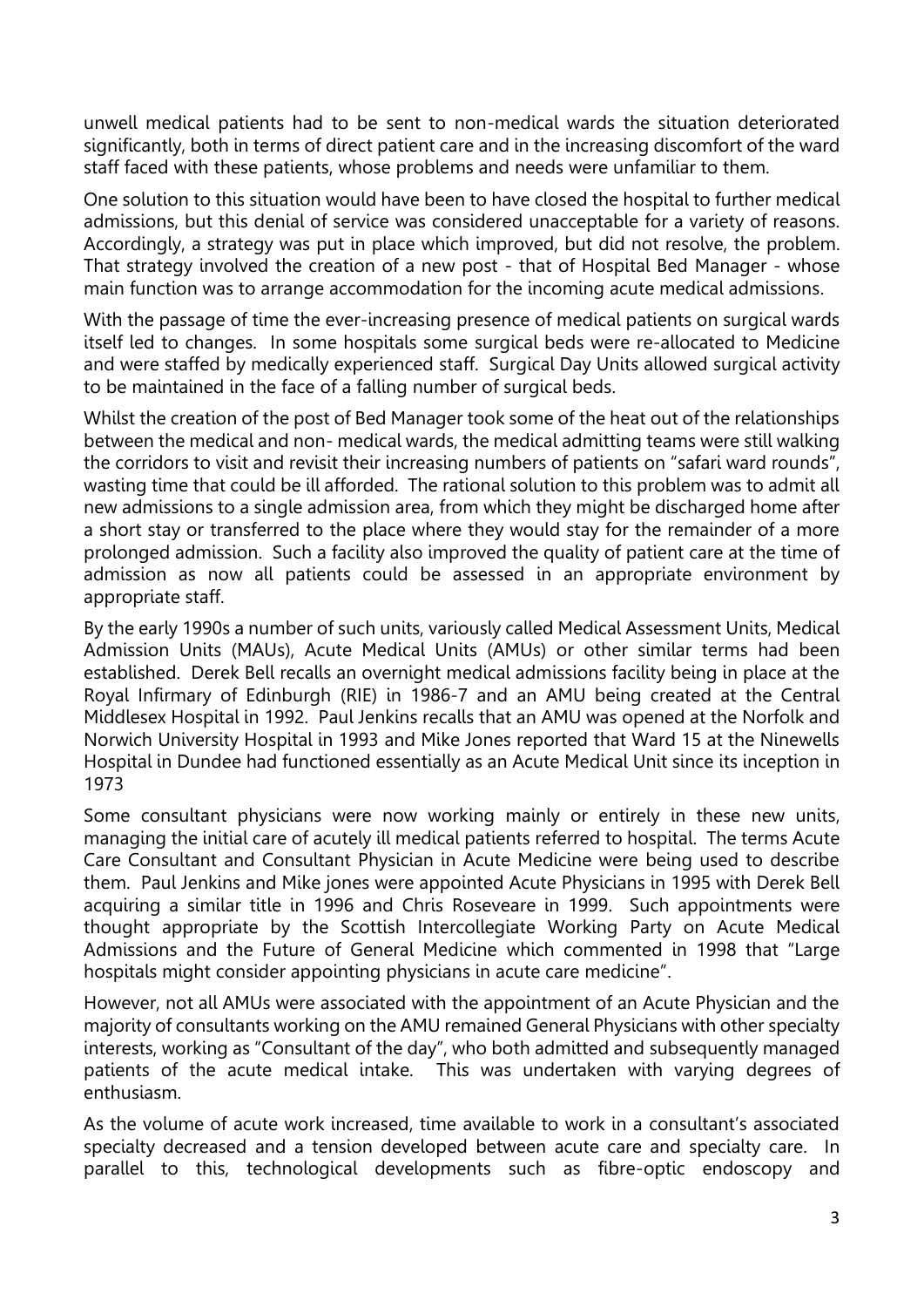echocardiography made specialisation in District General Hospitals more practicable. This in turn led to a move by some consultants to favour their specialty over their more general work, and to withdraw from involvement in the acute take to concentrate on their chosen specialty alone. Thus there was a flight from acute medicine in favour of specialisation. Paradoxically, in some situations this encouraged the creation of new Acute Physician posts that could fill the gaps in acute care left by the departing specialists. Some of the job descriptions of these posts reflected that ambition alone. Not all of these new posts were filled at consultant level and some noteworthy early Acute Physicians started in their roles as Staff Doctors or Associate Specialists. Indeed, records from the RCPL of acute medicine post advertised between 1995 and 2000 indicate that the vast majority of such posts were advertised at Staff Doctor grade.

Many General Physicians however still remained committed to the challenging task of providing best care to the patients of the acute take, whilst maintaining their skills in their chosen specialty and this was my situation.

Our Acute Medical Unit, which comprised 16 beds and occupied half of an existing medical ward, opened in October of 1994. The immediate benefit of this strategy was that once again, all medical staff on the admitting team were working together at a single location, but there were also objections. The medical wards were unhappy about no longer receiving acutely unwell medical patients from their first arrival in hospital. They missed the excitement of initial care. They also felt that having not been involved in this initial care, they never knew those patients as well as they had done previously. This discontinuity of patient care now demanded a patient handover process, something which had never been needed previously and which itself had to evolve.

On the other hand, there were unexpected benefits. Nursing and other staff who enjoyed working in an acute care area gravitated towards the Unit and rapidly acquired new skills, whilst staff who were less happy drifted away. A strong "esprit de corps" quickly developed on the Unit.

Since all acute medical admissions now entered the hospital's administrative system through a single portal we now had good evidence of our numbers of medical admissions as compared to the previous system which only counted apparent medical discharges. There was a significant difference!

Consultant involvement in the management of previously admitted patients also evolved over the years and consultant physicians in general became more frequent visitors to their wards at times other than ward rounds

When I became a consultant I soon discovered that if I spoke to the Medical Registrar on-call before going home on intake days, we could identify patients to whose care I could make a meaningful contribution. This reduced the number of phone calls I received at home and the number of times I needed to return to the hospital, but I must also admit that my rationale was not entirely selfish as I did have altruistic aspirations to deliver the best patient care. This conversation then became more formalised to a review of all newly admitted patients at their bedside and rapidly became accompanied by a similar ward round on the morning after a day on-intake. For me the Post-Take Ward Round sprung into being in 1980. This was not greeted with great joy by all of my consultant colleagues and some in other hospitals expressed concern at my mental stability.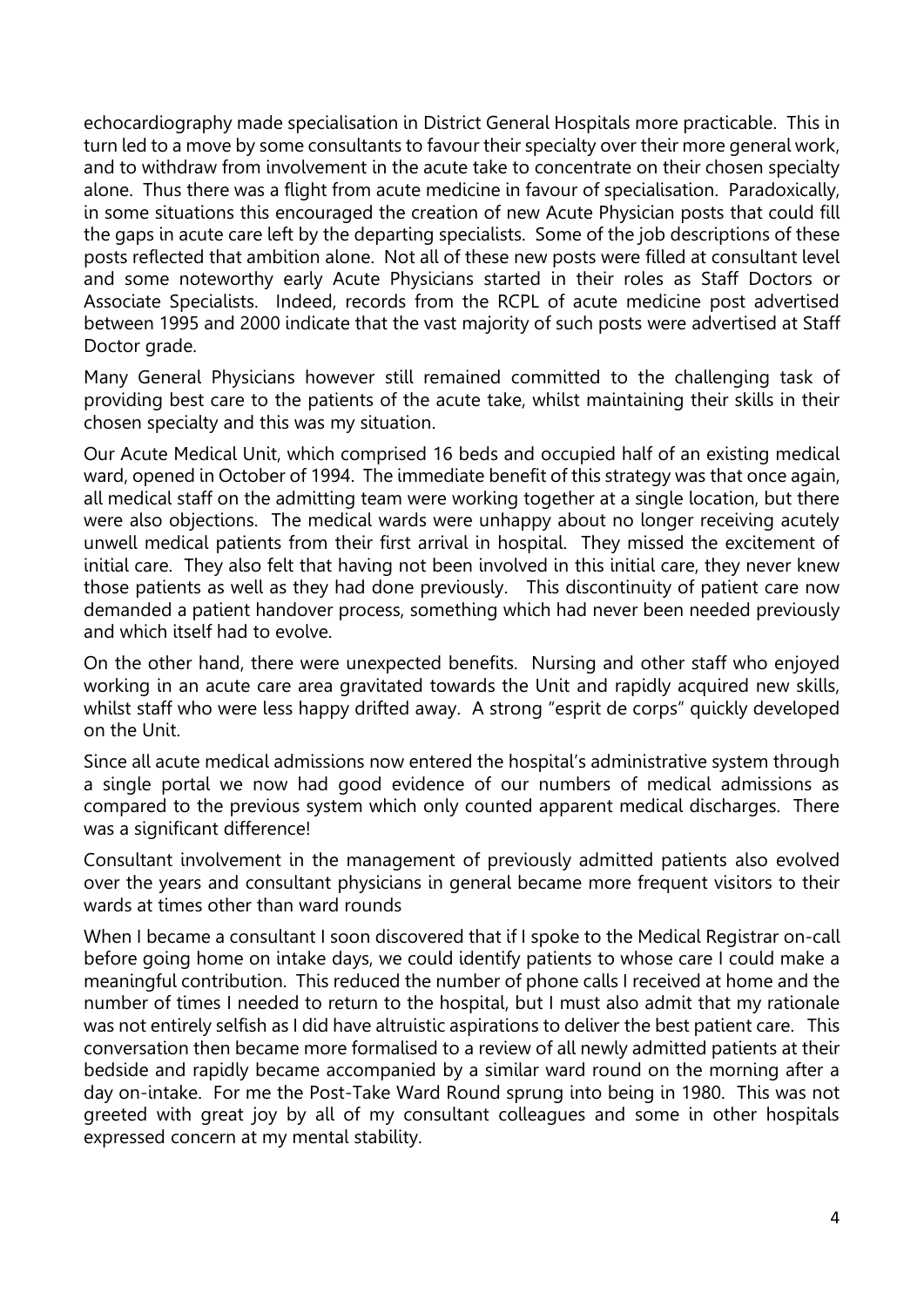Some medical trainees were also attracted to acute care and Paul Jenkins established an acute medical registrar post, approved and supported by the East Anglian Deanery in 1997. We submitted an application for approval of an SHO post in Acute Care Medicine in our AMU in 1998.

Meanwhile, the Royal College of Physicians of London had become aware of the ever increasing number of consultant physicians working in Acute Medicine – an unrecognised specialty – as their sole clinical commitment, and also of the report of the Scottish Intercollegiate Working Party on Acute Medical Admissions and the Future of General Medicine. In early 1999 a working party of the then Federation of Royal Colleges of Physicians of the UK was convened, chaired by Prof Carol Black, Clinical Vice President of the RCPL, to consider the status of these acute care physicians. Later that year the Federation working party invited a number of clinicians who had been identified as active Acute Care Physicians or who had expressed an interest in Acute Care Medicine, to give evidence to the working party. This meeting took place at the Royal College of Physicians of London on 29<sup>th</sup> September 1999 and included 13 of the 22 Acute Care Physicians then in post.

The conclusions of the Federation working party, expressed in a report entitled 'Acute Medicine: The Physician's Role', were somewhat at variance with the Scottish Colleges' report. It not only failed to express enthusiasm for Acute Medicine as a specialty but its recommendations appeared conflicting in a number of ways. On the one hand, it was recognised that there was definitely a role for acute physicians, who should be involved in the emergency rota for acute medical intake, whilst, on the other hand, the report did not recommend either the appointment of physicians solely to provide acute care without links to a specialty, or a separate training programme for acute medicine. It did, however, recommend the further development of medical admission units. The term "Acute Medicine" and "Acute Care Physician" were used throughout the document – an indication that the Medical Royal Colleges did acknowledge the existence of both as concepts. These inconsistencies reflect the early stage of development of a proposal that was, in many ways, a radical departure from the traditional approach to management of acute general medical patients.

After the meeting a number of attendees adjourned to The Albany in Great Portland Street to consider events of the day. After some conversation Derek Bell commented to the effect that, as we were all obviously interested in acute medicine, we should meet again. This suggestion could perhaps be considered to be the actual foundation of the Society for Acute Medicine. Mike Jones however recalls that there was a Scottish meeting on Acute Medicine, held in Stirling in February of 1999, at which it was suggested that there should be a Society for Acute Medicine, but this suggestion however was not developed further.

The further meeting of this group of clinicians was facilitated by Prof David London, previous Registrar at the Royal College of Physicians of London (RCPL) and took place at the College on November 26<sup>th</sup>, 1999. The involvement of the RCPL in setting up this meeting was encouraging, suggesting that the College was not entirely antagonistic to the development of Acute Medicine. At that meeting an interest group was formed, the Acute Medical Group, within which two working parties were set up, one to address issues of terminology, structure of units and organisational structure and the other to address issues of quality and training. I was tasked by the Group to explore the possibilities of liaison with the discipline of Accident and Emergency Medicine. Membership of the Acute Medical Group comprised: